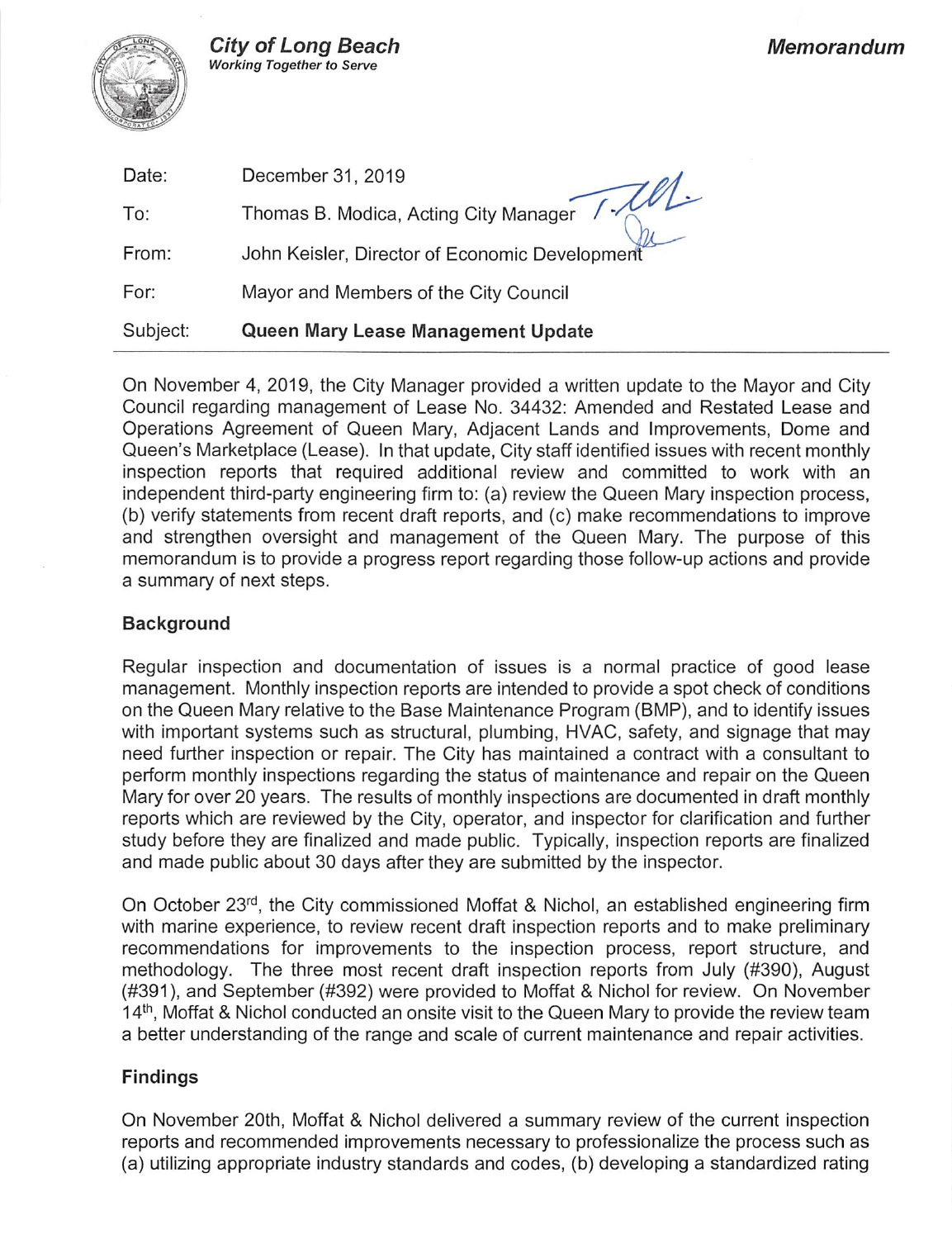system to reduce ambiguity, and (c) establishing a system to prioritize repairs. A summary of these recommendation is provided in the exhibit below:

| <b>Topic Area:</b>                                                                                             | <b>Recommended Improvement:</b>                                                                                                                                                                                                                                                                                                                                                                                                                                                                                                                                                                                         |  |
|----------------------------------------------------------------------------------------------------------------|-------------------------------------------------------------------------------------------------------------------------------------------------------------------------------------------------------------------------------------------------------------------------------------------------------------------------------------------------------------------------------------------------------------------------------------------------------------------------------------------------------------------------------------------------------------------------------------------------------------------------|--|
| Formalize reporting<br>process and reference<br>applicable codes and<br>standards when<br>referring to issues: | Currently, when discussing areas of concern there is no mention of<br>applicable state and local building codes or the Queen Mary's BMP.<br>By basing the reporting process on applicable codes and standards, the<br>inspection can reference the relevant code section. This helps reduce<br>ambiguity when communicating issues encountered and provides a path to<br>enforcement.<br>It is recommended that a new reporting process using appropriate industry<br>standards and codes be drafted. Examples of such codes and standards<br>include the California Building Code (CBC), International Organization of |  |
|                                                                                                                | Standardization (ISO 14001), and American Society of Civil Engineers<br>(ASCE).                                                                                                                                                                                                                                                                                                                                                                                                                                                                                                                                         |  |
| Separation of life<br>safety / structural from<br>operations / hospitality                                     | The provided reports blend operations / hospitality concerns with<br>structural, fire & life safety, and accessibility issues in the same body of<br>text, making it difficult for the reader to prioritize items.                                                                                                                                                                                                                                                                                                                                                                                                      |  |
| issues:                                                                                                        | It is recommended that the inspection report be split into two separate<br>sections. One section should cover structural, fire & life safety, and<br>accessibility (e.g., ADA) issues. While a separate section (which could follow<br>the same format) should cover aesthetic and guest experience issues that<br>are relevant to running a public attraction.                                                                                                                                                                                                                                                         |  |
| Defect rating system:                                                                                          | In conjunction with formalizing the inspection and reporting process, a<br>defect rating system should be implemented. A standardized rating system<br>can help remove subjectivity when discussing issues. For example, No<br>Damage, Minor, Moderate, Major, and Severe to characterize condition of<br>structural and non-structural systems' integrity and 'fitness-for-purpose.'<br>Guidance for each defined rating category is developed for each system<br>(e.g., structural, mechanical, electrical, corrosion, etc.).                                                                                         |  |
|                                                                                                                | Due to the unique nature of the Queen Mary, a custom rating system<br>should be developed, one which considers the current functions and history<br>of the ship.                                                                                                                                                                                                                                                                                                                                                                                                                                                        |  |
| Report photographs:                                                                                            | Provide photographs for all major / severe defects. For minor and<br>moderate defects, a single representative photograph is appropriate. The<br>photographs should highlight the extent and severity of defects.<br>Include an engineering scale (for size reference) where appropriate.                                                                                                                                                                                                                                                                                                                               |  |
| Tracking system:                                                                                               | The current reports highlight many relevant issues throughout the property<br>and many of these issues may take a significant period of time to resolve.<br>Currently, the reader must track backward through multiple reports to<br>understand the evolution of a given topic.<br>It is recommended to develop a separate defect tracking system to allow<br>for the monitoring of specific maintenance issues by the City.                                                                                                                                                                                            |  |
| Prioritization system:                                                                                         | Along with implementing a tracking system that monitors the status of<br>routine maintenance and specific repair issues, it is recommended to<br>develop a system to prioritize the repair activities.                                                                                                                                                                                                                                                                                                                                                                                                                  |  |

Exhibit: Moffat & Nichol Memorandum 9300-25, November 20, 2019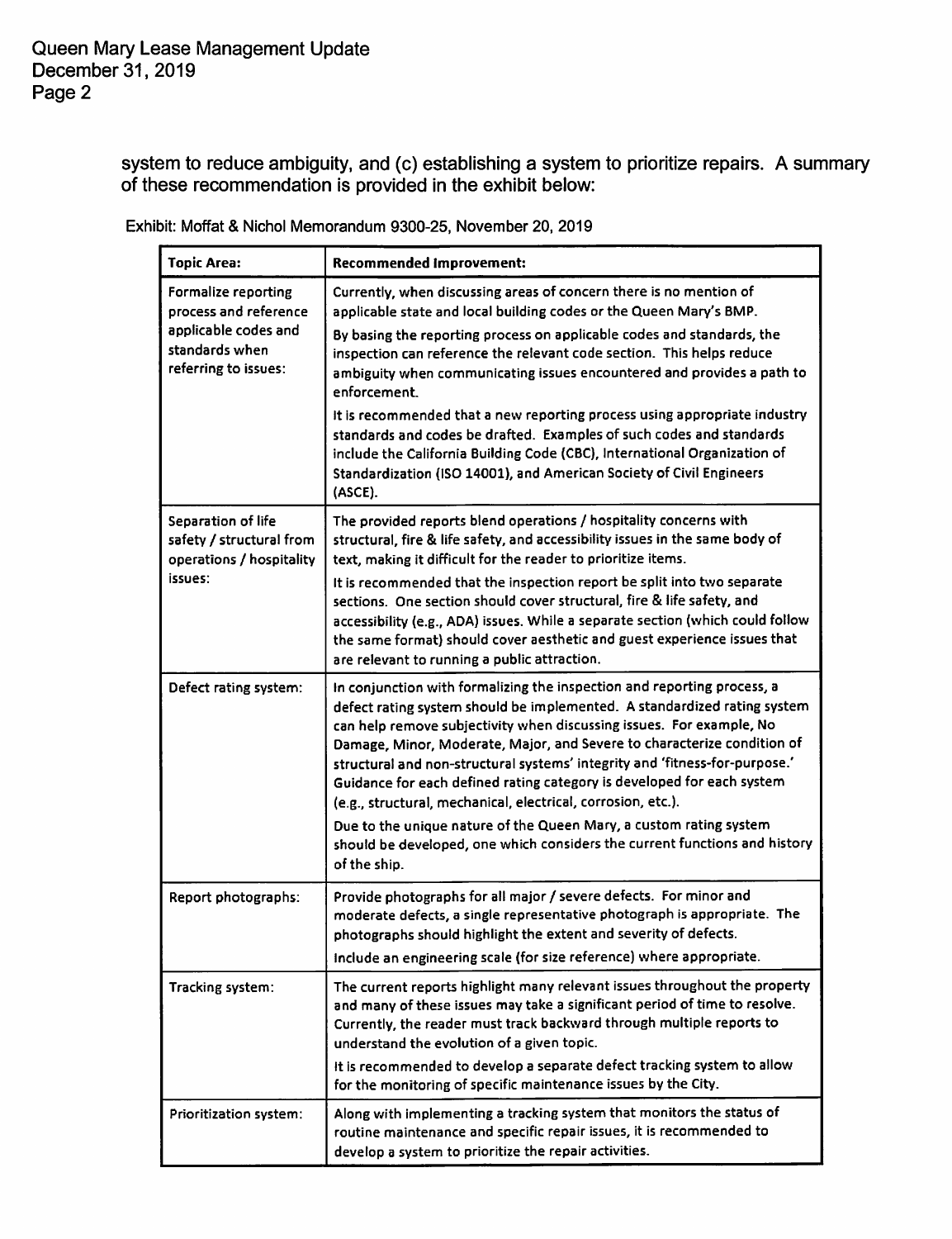Queen Mary Lease Management Update December 31, 2019 Page 3

> It was the opinion of Moffatt & Nichol that professionalizing the inspection process will improve accountability for both the City and operator by creating unambiguous standards for quantifying, prioritizing, and tracking progress after issues are identified.

# **Next Steps**

City staff has requested a full scope of work including cost information from Moffat & Nichol, to develop a professional, robust, and effective inspection program at the Queen Mary that includes all the above recommendations. Staff recommends the following next steps:

- Commission Moffatt & Nichol to evaluate current plans and recommended repairs to address any urgent risks to Queen Mary.
- Commission Moffat & Nichol to develop an inspection and reporting program for the  $\bullet$ Queen Mary pending scope, costs, and recommended funding source.
- Identify and appropriate funding for both one-time and ongoing costs to implement improved inspection process recommended by Moffat & Nichol.
- Continue to meet monthly with Urban Commons to track progress on previously identified repair needs.
- Solicit request for proposals to hire new inspection engineering firm to implement the  $\bullet$ expanded inspection and reporting program.

## Conclusion

Preserving the Queen Mary for future generations of residents and visitors is a key priority for the City. As directed by the City Council, staff will continue to meet with Urban Commons monthly to inspect maintenance, review construction plans, identify funding sources, and provide direction as needed. Additionally, staff will continue to produce regular written updates to City Council and to meet with the City Auditor on a quarterly basis to provide status reports on key elements of the Lease.

For any questions regarding these matters, please contact Business Operations Manager Johnny M. Vallejo at (562) 570-6792 or by email at johnny vallejo@longbeach.gov.

## **ATTACHMENT**

CHARLES PARKIN, CITY ATTORNEY cc: LAURA L. DOUD, CITY AUDITOR REBECCA GARNER, ACTING ASSISTANT CITY MANAGER KEVIN JACKSON, DEPUTY CITY MANAGER TERESA CHANDLER, INTERIM DEPUTY CITY MANAGER AJAY KOLLURI, ACTING ADMINISTRATOVE DEPUTY TO THE CITY MANAGER MONIQUE DE LA GARZA, CITY CLERK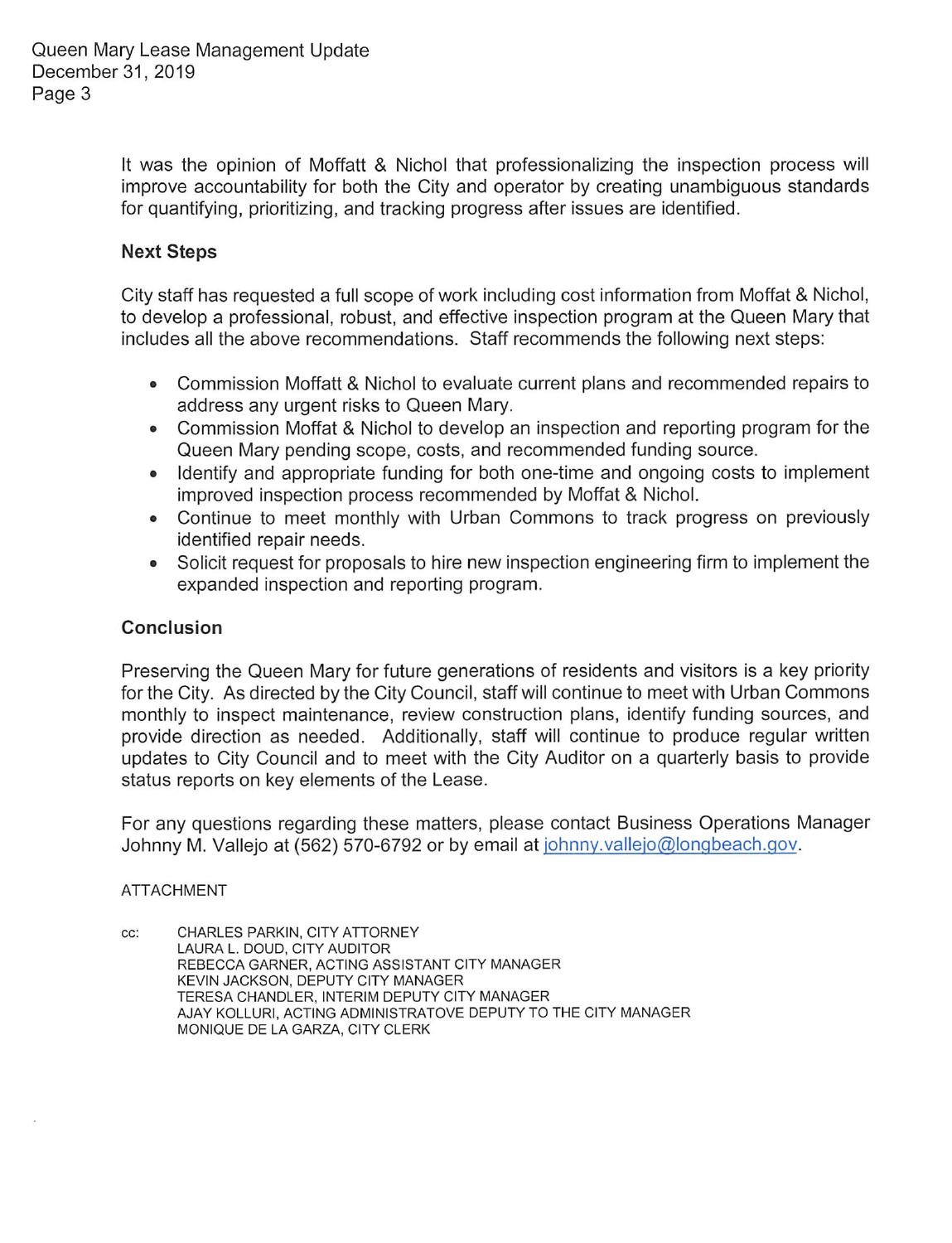

555 Anton Blvd., Suite 400 Costa Mesa, CA 92626

(657) 261-2699 www.moffattnichol.com

# **MEMORANDUM**

| To:          | Johnny Vallejo and Lori Craig, Economic Development Department, City of Long Beach |
|--------------|------------------------------------------------------------------------------------|
| From:        | Omar Jaradat, PhD, PE - Moffatt & Nichol (M&N)                                     |
| Cc:          | Cheng Lai, PE; Benjamin Cook; Shelly Anghera, PhD; Mike Breitenstein, PE - M&N     |
| Date:        | November 20, 2019                                                                  |
| Subject:     | Queen Mary Inspection Report Review and Recommendations                            |
| M&N Job No.: | 9300-25                                                                            |

## **Introduction**

The City of Long Beach has maintained a contract with a consultant to perform specialized inspection services regarding the status of maintenance items and repair issues aboard the Queen Mary, the results of which are documented in monthly summary reports intended to summarize current maintenance activities and conditions relative to the Base Maintenance Program (BMP) for the ship and its ancillary structures and facilities. The inspection reports address Queen Mary systems such as structural, plumbing, HVAC, safety, and signage and highlight current, planned, and needed maintenance and repair efforts. Compliance with the BMP is verified on a "spot check" basis.

### **Inspection Report Review**

Three monthly inspection reports (#390, #391, and #392) were provided to Moffatt & Nichol (M&N) for review to make preliminary recommendations for potential improvements to the inspection process and/or the report structure and methodology. The goal is to most efficiently assess the ship's overall condition and most effectively provide information to assist the City in evaluating proposed maintenance and repair activities.

In addition to the inspection reports, an onsite visit was conducted by M&N on November 14, 2019 to provide the review team a better understanding of the range and scale of current maintenance and repair activities on the Queen Mary.

Currently, the tenant at the Queen Mary is updating the BMP, which is the guiding document that describes the ship's systems and their maintenance requirements. This update may provide an opportunity to include improved communication and reporting guidance.

The following inspection and reporting improvements could help to more effectively communicate the current conditions and the maintenance and repair activities of the Queen Mary to the City: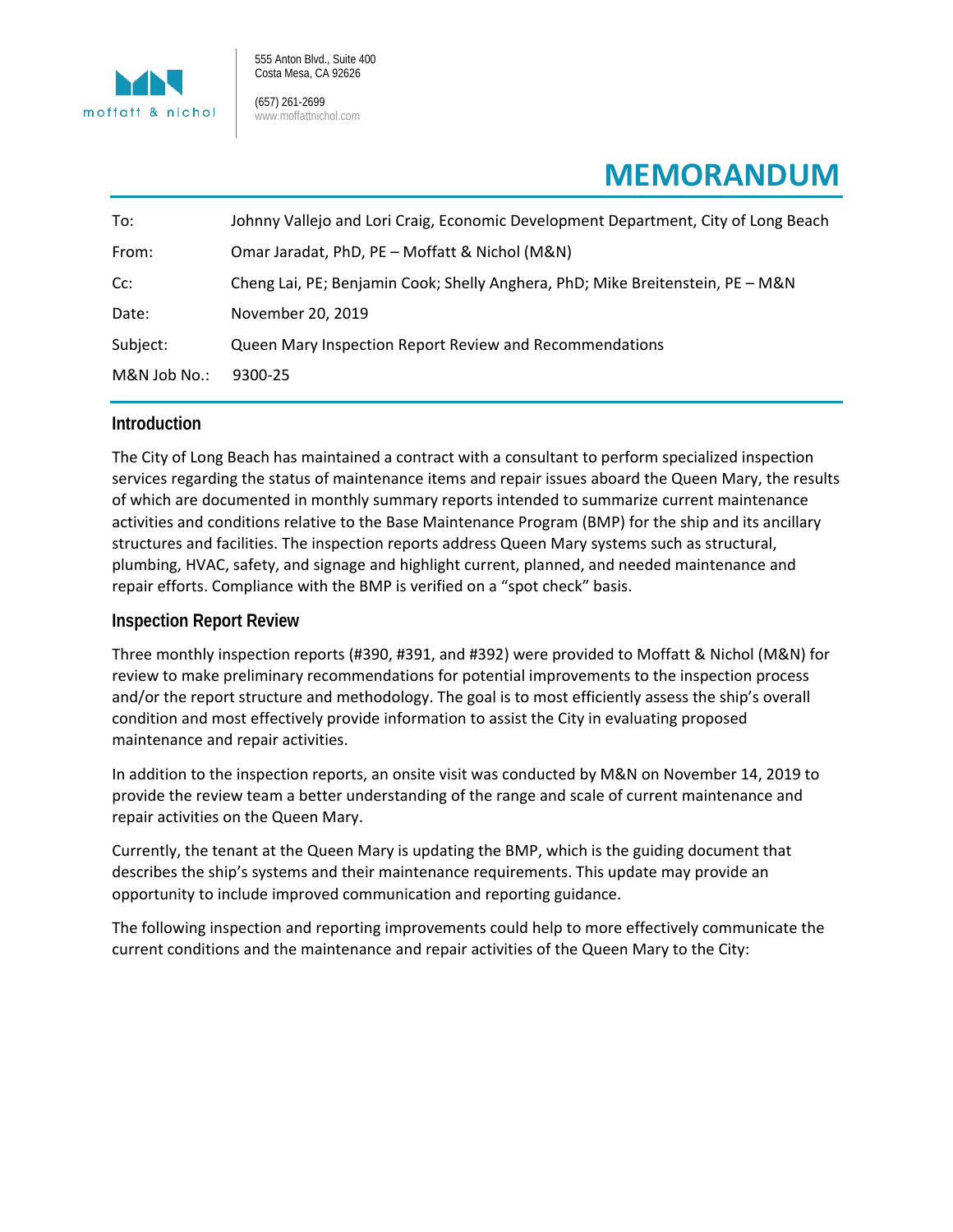| <b>Topic Area:</b>                                                                                             | <b>Recommended Improvement:</b>                                                                                                                                                                                                                                                                                                                                                                                                                                                                                                 |  |
|----------------------------------------------------------------------------------------------------------------|---------------------------------------------------------------------------------------------------------------------------------------------------------------------------------------------------------------------------------------------------------------------------------------------------------------------------------------------------------------------------------------------------------------------------------------------------------------------------------------------------------------------------------|--|
| Formalize reporting<br>process and reference<br>applicable codes and<br>standards when<br>referring to issues: | Currently, when discussing areas of concern there is no mention of<br>applicable state and local building codes or the Queen Mary's BMP.<br>By basing the reporting process on applicable codes and standards, the<br>inspection can reference the relevant code section. This helps reduce<br>ambiguity when communicating issues encountered and provides a path to<br>enforcement.                                                                                                                                           |  |
|                                                                                                                | It is recommended that a new reporting process using appropriate industry<br>standards and codes be drafted. Examples of such codes and standards<br>include the California Building Code (CBC), International Organization of<br>Standardization (ISO 14001), and American Society of Civil Engineers<br>(ASCE).                                                                                                                                                                                                               |  |
| Separation of life<br>safety / structural from<br>operations / hospitality<br>issues:                          | The provided reports blend operations / hospitality concerns with<br>structural, fire & life safety, and accessibility issues in the same body of<br>text, making it difficult for the reader to prioritize items.                                                                                                                                                                                                                                                                                                              |  |
|                                                                                                                | It is recommended that the inspection report be split into two separate<br>sections. One section should cover structural, fire & life safety, and<br>accessibility (e.g., ADA) issues. While a separate section (which could follow<br>the same format) should cover aesthetic and guest experience issues that<br>are relevant to running a public attraction.                                                                                                                                                                 |  |
| Defect rating system:                                                                                          | In conjunction with formalizing the inspection and reporting process, a<br>defect rating system should be implemented. A standardized rating system<br>can help remove subjectivity when discussing issues. For example, No<br>Damage, Minor, Moderate, Major, and Severe to characterize condition of<br>structural and non-structural systems' integrity and 'fitness-for-purpose.'<br>Guidance for each defined rating category is developed for each system<br>(e.g., structural, mechanical, electrical, corrosion, etc.). |  |
|                                                                                                                | Due to the unique nature of the Queen Mary, a custom rating system<br>should be developed, one which considers the current functions and history<br>of the ship.                                                                                                                                                                                                                                                                                                                                                                |  |
| Report photographs:                                                                                            | Provide photographs for all major / severe defects. For minor and<br>moderate defects, a single representative photograph is appropriate. The<br>photographs should highlight the extent and severity of defects.<br>Include an engineering scale (for size reference) where appropriate.                                                                                                                                                                                                                                       |  |
| Tracking system:                                                                                               | The current reports highlight many relevant issues throughout the property<br>and many of these issues may take a significant period of time to resolve.<br>Currently, the reader must track backward through multiple reports to<br>understand the evolution of a given topic.                                                                                                                                                                                                                                                 |  |
|                                                                                                                | It is recommended to develop a separate defect tracking system to allow<br>for the monitoring of specific maintenance issues by the City.                                                                                                                                                                                                                                                                                                                                                                                       |  |
| Prioritization system:                                                                                         | Along with implementing a tracking system that monitors the status of<br>routine maintenance and specific repair issues, it is recommended to<br>develop a system to prioritize the repair activities.                                                                                                                                                                                                                                                                                                                          |  |